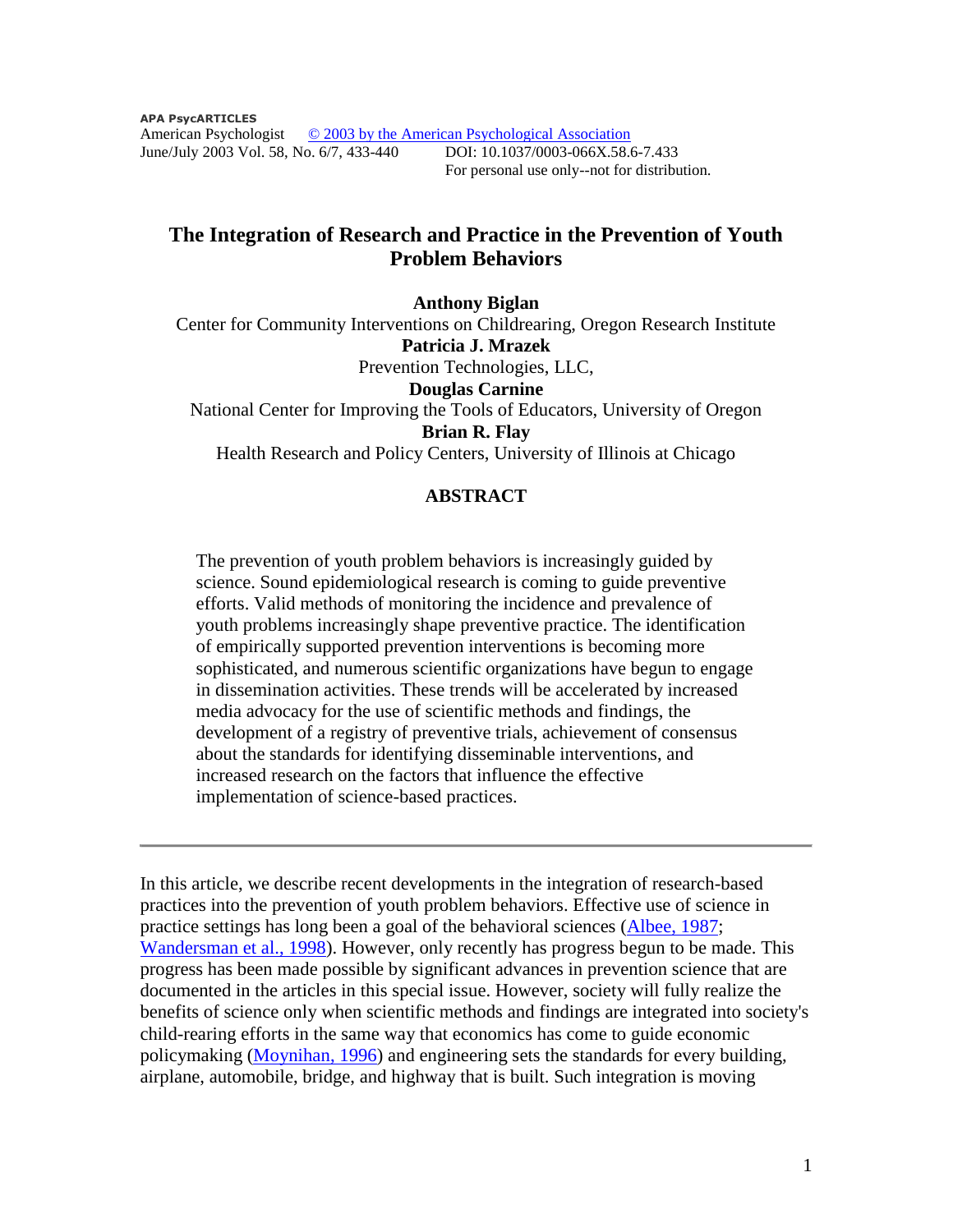forward, but its pace and success will depend on the actions that scientific and funding organizations take to facilitate the process.

We describe the developing integration of science and prevention practice in terms of four trends: (a) increasing use of epidemiological evidence about youth problem behaviors to guide selection of the targets for prevention, (b) an emerging system for monitoring the incidence and prevalence of youth problems and their context, (c) increasing sophistication in the identification of preventive interventions that are worthy of dissemination, and (d) increased advocacy for the use of empirically evaluated interventions and scientific methods. We identify research priorities to foster the integration of science and practice and conclude with a call to action emphasizing the need for science-based organizations to actively promote the integration of science and practice.

# **Epidemiological Evidence Guiding Prevention**

Epidemiological evidence about the incidence and prevalence of child and adolescent behaviors and disorders, their sequelae, and factors that influence their development is increasingly guiding the allocation of prevention and treatment resources. For example, evidence about the long-term risks of addiction to tobacco and the fact that most addiction begins in adolescence [\(U.S. Department of Health and Human Services, 1994\)](http://spider.apa.org/psycarticles/display.cfm?doi=10.1037/#c56) has contributed to increased effort to prevent adolescent tobacco use.

The importance of preventing a given child problem, such as conduct disorder, can be assessed in terms of the incidence and prevalence of the disorder in the population; its relative risk for contributing to deleterious behavioral, psychological, and social outcomes; and the severity of each of those outcomes [\(Jeffery, 1989\)](http://spider.apa.org/psycarticles/display.cfm?doi=10.1037/#c34). Sufficient epidemiological evidence is available to begin to systematically prioritize child and adolescent problems in terms of their costs and the likely benefits of preventing each of them (e.g., [Biglan et al., in press\)](http://spider.apa.org/psycarticles/display.cfm?doi=10.1037/#c7). Such an analysis would be an important guide to the allocation of prevention resources. It would not preclude communities from making the ultimate decisions about which problems to target (e.g., [Kelly, 1988\)](http://spider.apa.org/psycarticles/display.cfm?doi=10.1037/#c39).

Evidence about the interrelationships among problem behaviors and their common influences is also relevant to organizing prevention. Diverse child and adolescent problems are interrelated at any given time (e.g., [Jessor & Jessor, 1977\)](http://spider.apa.org/psycarticles/display.cfm?doi=10.1037/#c35), and their developmental trajectories are interrelated [\(Duncan, Duncan, Biglan, & Ary, 1998\)](http://spider.apa.org/psycarticles/display.cfm?doi=10.1037/#c17). Interrelated problems include aggressive social behavior; delinquency; high-risk sexual behavior; tobacco, alcohol, and other substance use; academic failure; and depression [\(Biglan et al., in press;](http://spider.apa.org/psycarticles/display.cfm?doi=10.1037/#c7) [Mrazek & Haggerty, 1994\)](http://spider.apa.org/psycarticles/display.cfm?doi=10.1037/#c46). Moreover, a common set of social and biological influences contributes to the development of the entire range of problems [\(Fishbein, 1998;](http://spider.apa.org/psycarticles/display.cfm?doi=10.1037/#c20) [Flay & Petraitis, 1994\)](http://spider.apa.org/psycarticles/display.cfm?doi=10.1037/#c23). A small number of parenting practices plus associations with deviant peers predict diverse adolescent problem behaviors such as delinquency [\(Patterson, Reid, & Dishion, 1992\)](http://spider.apa.org/psycarticles/display.cfm?doi=10.1037/#c48), substance use [\(Dishion & Loeber,](http://spider.apa.org/psycarticles/display.cfm?doi=10.1037/#c16)  [1985\)](http://spider.apa.org/psycarticles/display.cfm?doi=10.1037/#c16), high-risk sexual behavior [\(Metzler, Noell, Biglan, Ary, & Smolkowski, 1994\)](http://spider.apa.org/psycarticles/display.cfm?doi=10.1037/#c42), and a general problem behavior construct [\(Duncan et al., 1998\)](http://spider.apa.org/psycarticles/display.cfm?doi=10.1037/#c17). Similarly, school practices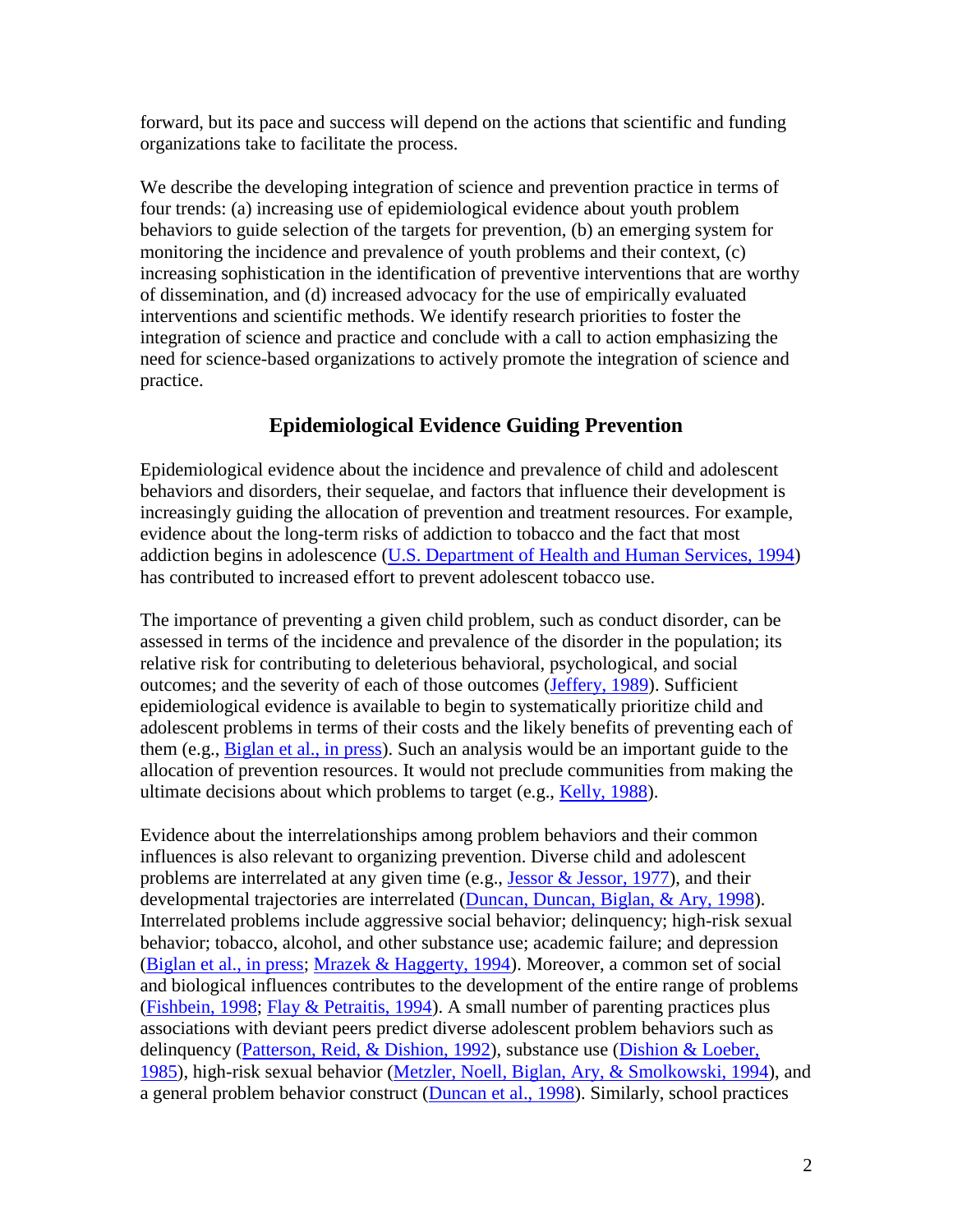influence the formation of deviant peer groups and the development of diverse youth problem behaviors [\(Biglan, 1995\)](http://spider.apa.org/psycarticles/display.cfm?doi=10.1037/#c3).

Although there is still much to learn about influences on the development of child and adolescent problem behaviors, the implications of this evidence for effective preventive practices are reasonably clear. Widespread reductions in the incidence and prevalence of the adolescent problem behaviors that most vex American society could be achieved by increasing the prevalence of effective parenting  $(Biglan \& Metzler, 1998)$  and schooling practices and by reducing the incidence of deviant peer group formation. Increasingly, prevention scientists will be working with schools and communities to assist them in affecting these targets.

# **Monitoring the Incidence and Prevalence of Youth Problem Behaviors**

Systems for monitoring the incidence and prevalence of youth problem behaviors have the potential to shape the selection of increasingly effective prevention practices. As the surveillance of important youth problem behaviors becomes more commonplace, states, communities, and even individual schools can precisely measure how well they are preventing youth problems and can alter their practices in light of the evidence.

We envision the development of a system for monitoring child and adolescent well-being that is like society's system for monitoring economic indicators. That system consists of the collection and aggregation of well-validated economic measures at the community, county, state, and national levels. Changes in these measures trigger changes in economic policy that are designed to prevent inflation or recession. [Moynihan \(1996\)](http://spider.apa.org/psycarticles/display.cfm?doi=10.1037/#c43) documented how the development of this system was associated with a dramatic reduction in the frequency of recessions.

The evolution of a similar system for children and adolescents is well under way. Initial developments were at the national level with projects such as Monitoring the Future [\(Johnston, O'Malley, & Bachman, 1999\)](http://spider.apa.org/psycarticles/display.cfm?doi=10.1037/#c36), which has been annually assessing adolescent substance use since 1975. The impact of these assessments on preventive practices at the national level is illustrated by the increased effort to prevent adolescent tobacco use that was initiated when annual assessments indicated that the prevalence of adolescent tobacco use was increasing [\(Jason, Biglan, & Katz, 1998\)](http://spider.apa.org/psycarticles/display.cfm?doi=10.1037/#c33). Similarly, an upward trend in adolescent marijuana use led to the Office of National Drug Control Policy's current media campaign [\(Kelder, Maibach, Worden, Biglan, & Levitt, 2000\)](http://spider.apa.org/psycarticles/display.cfm?doi=10.1037/#c38).

State-level surveys have become more common as the technology for conducting such surveys has become more available and their value more widely recognized. The Centers for Disease Control and Prevention's Youth Risk Behavior Surveillance System provides biennial samples of health risk behaviors for youth in Grades 9 through 12. The survey is taken in 39 states and 16 large cities [\(Centers for Disease Control and Prevention, 2003\)](http://spider.apa.org/psycarticles/display.cfm?doi=10.1037/#c13). In addition, some states are conducting their own surveys of the prevalence of substance use (e.g., [Goff, 1999\)](http://spider.apa.org/psycarticles/display.cfm?doi=10.1037/#c25). Similarly, researchers are seeing increased monitoring of academic achievement in an effort to increase achievement (e.g., [Just for the Kids, 2001\)](http://spider.apa.org/psycarticles/display.cfm?doi=10.1037/#c37).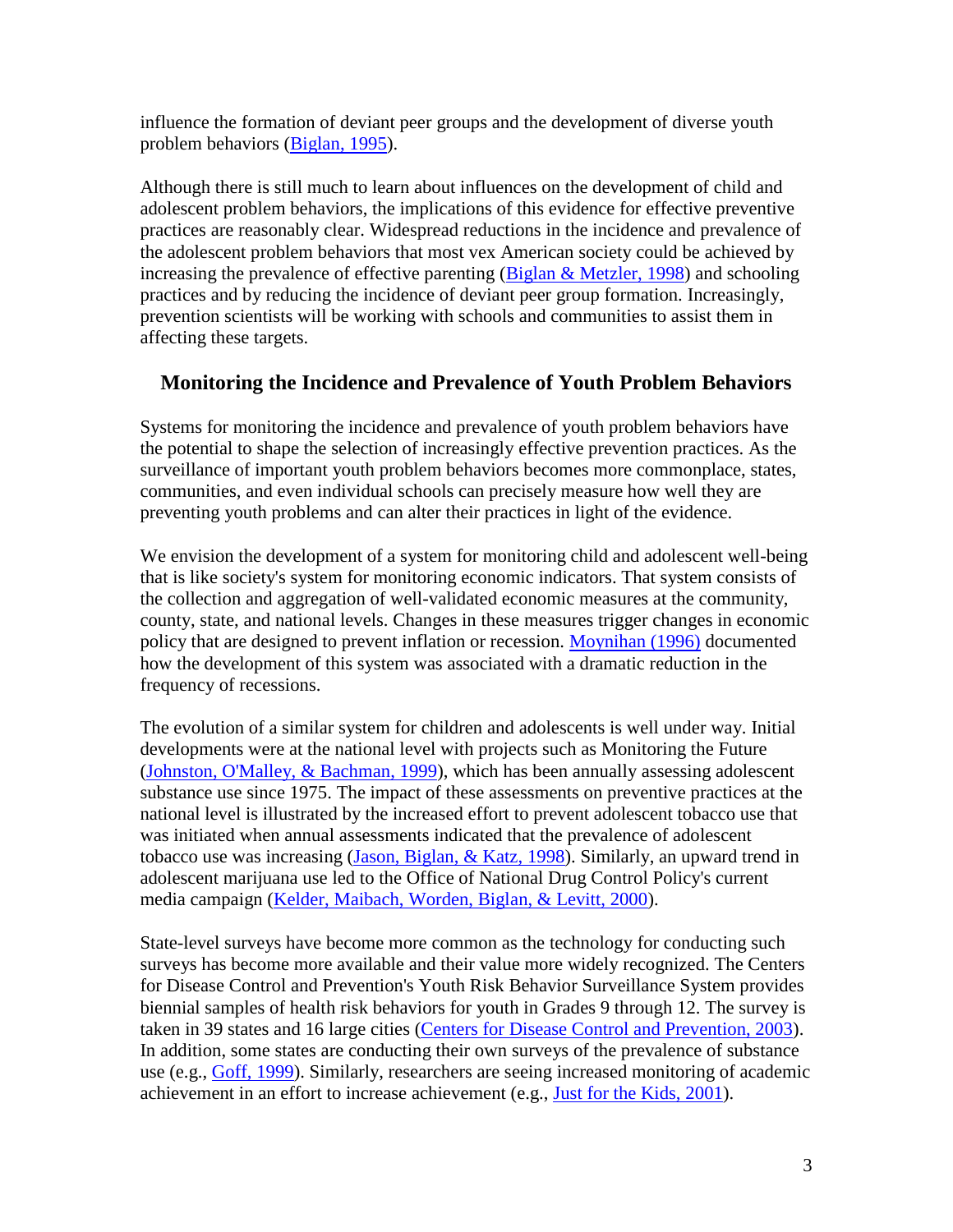As the risk and protective factors associated with problematic development have become clearer, the annual monitoring of these factors has also been increasing. [Harachi, Ayers,](http://spider.apa.org/psycarticles/display.cfm?doi=10.1037/#c27)  [Hawkins, Catalano, and Cushing \(1996\)](http://spider.apa.org/psycarticles/display.cfm?doi=10.1037/#c27) have developed measures of the level of risk and protective factors affecting children's development in every community in each of six states. The data provide a profile that communities can use to choose which risk and protective factors to target and to assess changes in these factors as a result of preventive programs or policies. Similarly, under the Synar amendment [\(Jason et al., 1998\)](http://spider.apa.org/psycarticles/display.cfm?doi=10.1037/#c33), each state is required to obtain a systematic assessment of illegal sales of tobacco to young people to guide state and local efforts to reduce this risk factor for tobacco addiction.

### **A Focus on Prevalence**

Only when the prevalence of a problem becomes important does population-based surveillance become important. When the prevalence of a problem in a population is targeted, schools, community organizations, and whole communities are prompted to look beyond the treatment of the individual case and become accountable for preventing the development of additional cases. This is not to say that treatment becomes unimportant. Indeed, treatment needs to be considered part of the system for affecting the prevalence of problems, because effective treatment reduces the prevalence of existing problems and prevents the incidence of related problems [\(Mrazek & Haggerty, 1994\)](http://spider.apa.org/psycarticles/display.cfm?doi=10.1037/#c46). Focusing on the prevalence of problems also fosters a transdisciplinary approach to addressing all of the risk and protective factors that contribute to the development of problems, including policies and regulations [\(Biglan, 1995;](http://spider.apa.org/psycarticles/display.cfm?doi=10.1037/#c3) [Holder, 1998\)](http://spider.apa.org/psycarticles/display.cfm?doi=10.1037/#c31).

#### **Monitoring Systems Enable Evaluation of Effectiveness**

The development of monitoring systems represents an important step in the integration of science into society's child-rearing practices. These systems make it possible for individual communities and even neighborhoods to monitor and precisely evaluate the effectiveness of their prevention efforts. The need to assess effectiveness [\(Flay, 1986\)](http://spider.apa.org/psycarticles/display.cfm?doi=10.1037/#c21) has long been recognized by researchers, because they typically cannot say whether researcher-developed preventive interventions will be effective when implemented with minimal training and oversight from researchers, under the cost constraints typical of practice settings, and with modifications that are thought necessary for a particular population or practice setting (e.g., [Price & Lorion, 1989;](http://spider.apa.org/psycarticles/display.cfm?doi=10.1037/#c51) [Weissberg, 1990\)](http://spider.apa.org/psycarticles/display.cfm?doi=10.1037/#c60). The feasibility and support for evaluating preventive practices in communities and states will grow as the cost of measurement procedures drops, the demand for accountability increases [\(Wandersman et al., 1998\)](http://spider.apa.org/psycarticles/display.cfm?doi=10.1037/#c59), and the value of experimental evaluations is made clear to decision makers. Indeed, much of the improvement in society's child-rearing practices may result from the "continuous quality improvement" [\(Peters, 1988\)](http://spider.apa.org/psycarticles/display.cfm?doi=10.1037/#c49) that comes from adjusting what professionals do in light of changes in the incidence and prevalence of targeted youth problems.

One type of evaluation involves examining the effects of the introduction of a policy or program on the slope or level of a repeated measure of the targeted outcome. This type of evaluation has contributed to the identification of policies related to alcohol use and its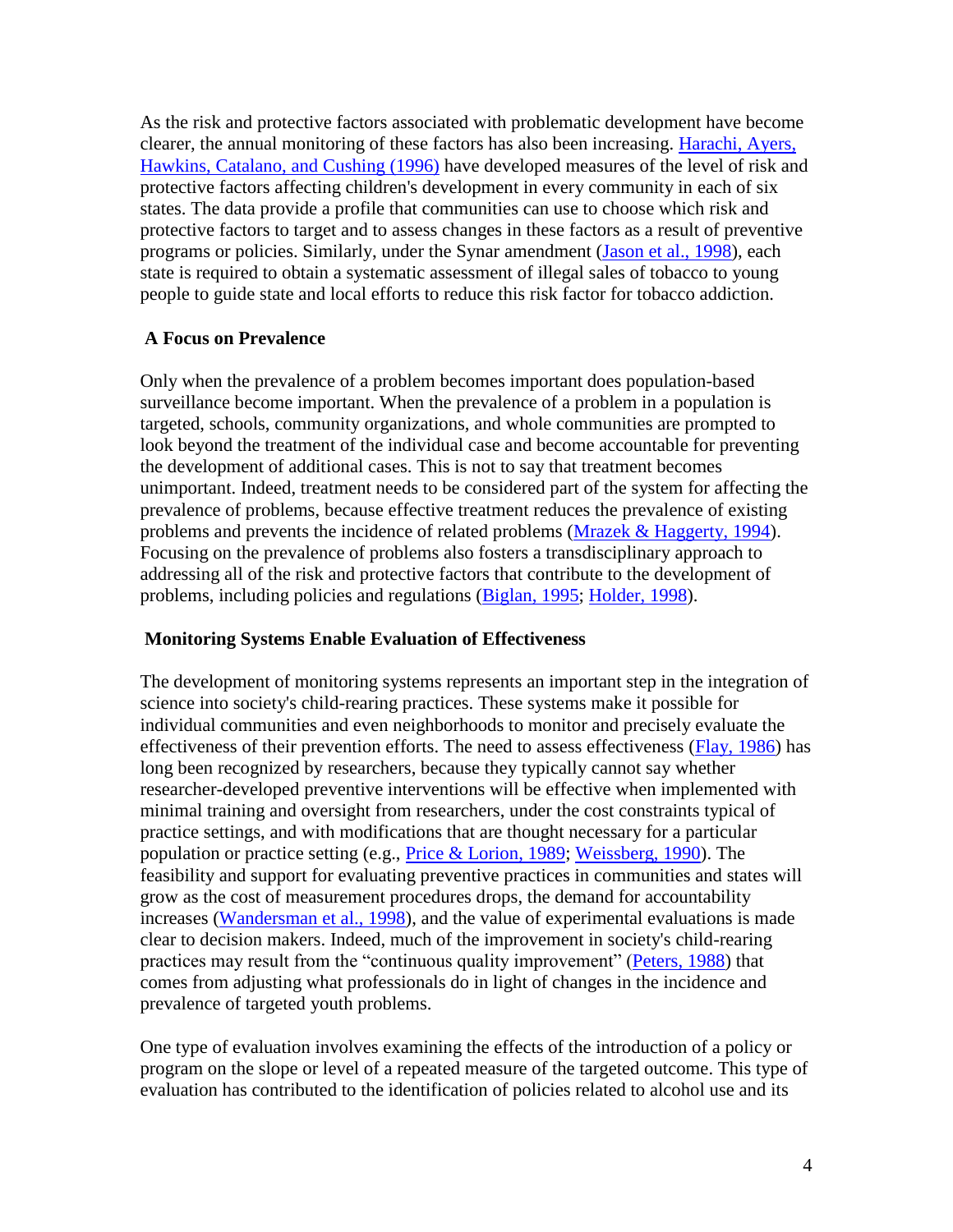consequences [\(Holder, 1998;](http://spider.apa.org/psycarticles/display.cfm?doi=10.1037/#c31) [Wagenaar, 1983\)](http://spider.apa.org/psycarticles/display.cfm?doi=10.1037/#c57) and is beginning to be used in evaluation of preventive interventions in communities [\(Biglan et al., 1996;](http://spider.apa.org/psycarticles/display.cfm?doi=10.1037/#c4) [Fawcett et al., 1994\)](http://spider.apa.org/psycarticles/display.cfm?doi=10.1037/#c19). Developments in statistical analysis and experimental design make the use of such interrupted time-series designs a valuable tool for shaping the effectiveness of prevention over time [\(Biglan, Ary, & Wagenaar, 2000\)](http://spider.apa.org/psycarticles/display.cfm?doi=10.1037/#c6). Systems for monitoring the incidence and prevalence of youth problems also facilitate randomized trials of preventive interventions in communities (e.g., [Biglan, Ary, Smolkowski, Duncan, & Black, 2000\)](http://spider.apa.org/psycarticles/display.cfm?doi=10.1037/#c5) and schools (e.g., [Tobler & Stratton, 1997\)](http://spider.apa.org/psycarticles/display.cfm?doi=10.1037/#c54).

Thus, we foresee the development of systems of continuous evaluation of prevention programs and policies as monitoring systems and experimental and statistical methods become more available. This development will be facilitated by the scientific community advocating for it, because the value and the availability of monitoring and evaluation methods are not currently well understood outside the scientific community.

# **Identifying Preventive Interventions That Are Worthy of Dissemination**

Recognition of the value of research-based preventive practices has resulted in a growing number of efforts to identify empirically supported preventive interventions. The articles in this special issue are an example of this phenomenon, as are monographs published by the American Psychological Association [\(Price, Cowen, Lorion, & Ramos-McKay,](http://spider.apa.org/psycarticles/display.cfm?doi=10.1037/#c50)  [1988\)](http://spider.apa.org/psycarticles/display.cfm?doi=10.1037/#c50), the Institute of Medicine [\(Lynch & Bonnie, 1994;](http://spider.apa.org/psycarticles/display.cfm?doi=10.1037/#c41) [Mrazek & Haggerty, 1994\)](http://spider.apa.org/psycarticles/display.cfm?doi=10.1037/#c46), the [Center for Substance Abuse Prevention \(1997\),](http://spider.apa.org/psycarticles/display.cfm?doi=10.1037/#c12) the Surgeon General (e.g., [U.S.](http://spider.apa.org/psycarticles/display.cfm?doi=10.1037/#c56)  [Department of Health and Human Services, 1994\)](http://spider.apa.org/psycarticles/display.cfm?doi=10.1037/#c56), and individual teams of scientists [\(Mrazek & Brown, 1999\)](http://spider.apa.org/psycarticles/display.cfm?doi=10.1037/#c45). Increasingly, government and private organizations are convening task forces to summarize relevant evidence. Examples include the [National](http://spider.apa.org/psycarticles/display.cfm?doi=10.1037/#c47)  [Center for Injury Prevention and Control's \(2000\)](http://spider.apa.org/psycarticles/display.cfm?doi=10.1037/#c47) projects on the prevention of violence; the [U.S. Department of Education Expert Panel on Safe, Disciplined, and Drug-Free](http://spider.apa.org/psycarticles/display.cfm?doi=10.1037/#c55)  [Schools \(2002\);](http://spider.apa.org/psycarticles/display.cfm?doi=10.1037/#c55) and the [American Psychological Association Commission on Violence](http://spider.apa.org/psycarticles/display.cfm?doi=10.1037/#c2)  [and Youth \(1993\).](http://spider.apa.org/psycarticles/display.cfm?doi=10.1037/#c2)

Perhaps the most important facets of these efforts are meta-analyses of the evaluations of interventions. [Lipsey and Wilson \(1993\)](http://spider.apa.org/psycarticles/display.cfm?doi=10.1037/#c40) reviewed 290 meta-analyses and found that their effect sizes indicated stronger intervention effects than non-meta-analytic reviews of the same evidence. [Durlak and Wells \(1997\),](http://spider.apa.org/psycarticles/display.cfm?doi=10.1037/#c18) [Tobler and Stratton \(1997\),](http://spider.apa.org/psycarticles/display.cfm?doi=10.1037/#c54) and [Derzon,](http://spider.apa.org/psycarticles/display.cfm?doi=10.1037/#c15)  [Wilson, and Cunningham \(1999\)](http://spider.apa.org/psycarticles/display.cfm?doi=10.1037/#c15) conducted meta-analyses of preventive interventions relevant to children and adolescents.

### **Creating a Registry of Prevention Trials**

Identifying evaluated preventive interventions is complicated by the difficulty in obtaining all the evidence. Hundreds of trials of preventive interventions are scattered across many different journals and are virtually inaccessible to most practitioners and policymakers. If prevention scientists are to articulate what preventive interventions can achieve, the scientific community needs a readily accessible repository of the evidence. In medicine, the Cochrane Collaboration provides such a repository with an online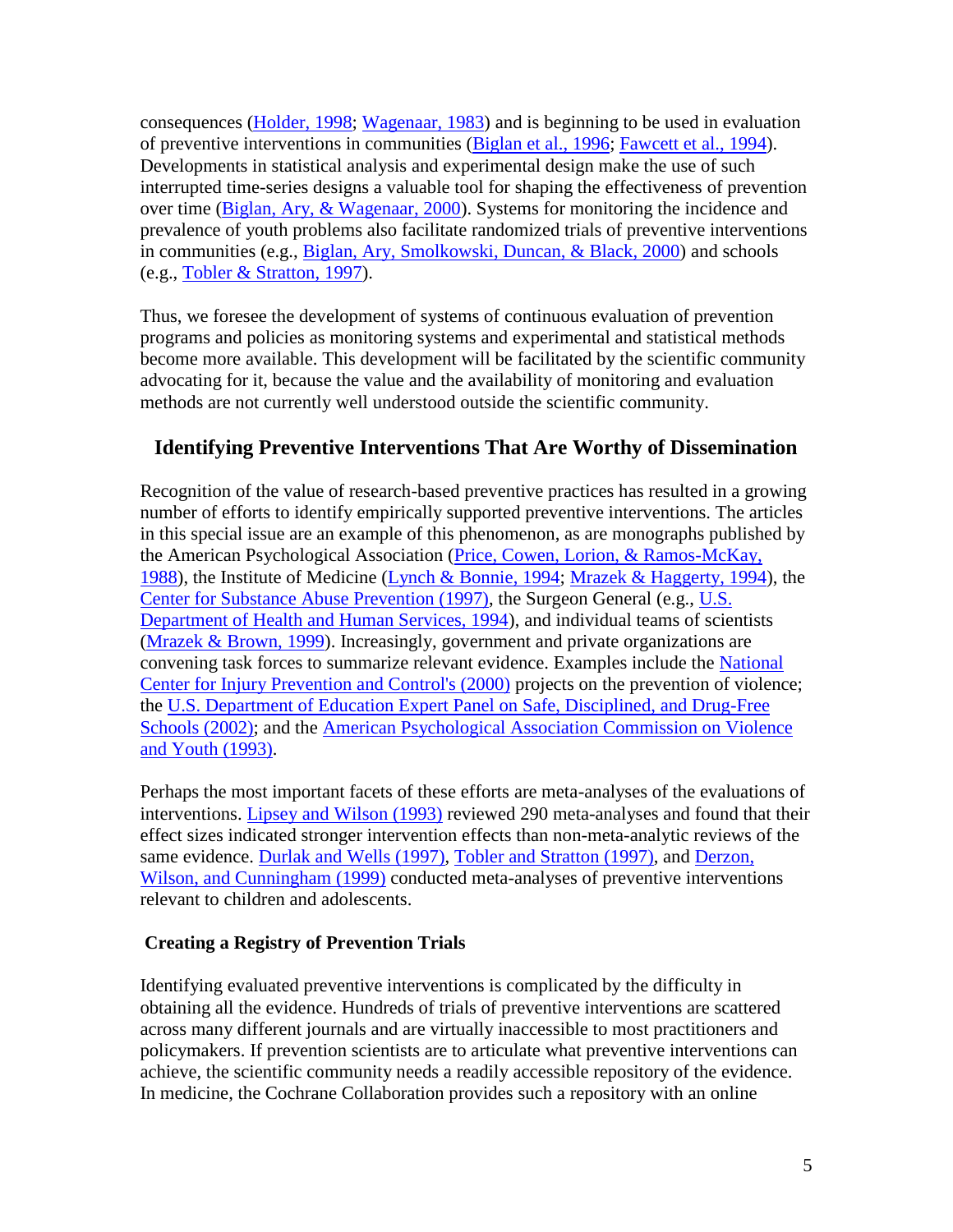database of randomized trials. In behavioral science, the Campbell Collaboration is attempting something similar. In prevention science, [Brown, Mrazek, and Hosman \(1998\)](http://spider.apa.org/psycarticles/display.cfm?doi=10.1037/#c11) collaborated with a group of prevention scientists to develop a similar system for classifying trials and creating a registry of them. Such a registry could facilitate metaanalyses of prevention trials and enable sophisticated analyses of the factors influencing the development of prevention science knowledge.

### **Developing Consensus Standards**

Standards for identifying programs that are worthy of adoption vary widely among the organizations engaged in dissemination. Most give prominence to experimentally evaluated programs and evaluate the rigor of the research and the degree of its replication. Many include programs that have simply been shown to produce pre-post changes for a single sample (despite the fact that such evaluations have been shown to overestimate the effects of interventions; [Lipsey & Wilson, 1993\)](http://spider.apa.org/psycarticles/display.cfm?doi=10.1037/#c40).

The absence of consensus standards makes it harder to promote the adoption of the best supported interventions. Panels convened to identify research-based practices typically include both researchers and program providers. This inclusion is completely appropriate, given the ultimate aim of getting providers to adopt empirically supported programs. However, when scientists arrive at the table without agreed-on standards, it is common for the give-and-take of the group process to result in inadequately evaluated programs being included in the list. The result is a document that lists both experimentally validated and less well evaluated programs. If, as is likely, the unevaluated programs are also ones that are already widely used, the document may end up simply justifying common practice. If scientists involved in these deliberations could point to a set of standards that are generally accepted within the scientific community, the result might be summaries and reports that more effectively highlight the programs and policies most likely to affect targeted problems.

Consensus standards can be achieved only through a coordinated discussion among all of the organizations working on the problem. To further that discussion, we propose tentative standards. Our proposal is based on the hierarchy of evidence in the Institute of Medicine's report on prevention (Mrazek  $&$  Haggerty, 1994) and is influenced by discussions that have been taking place in clinical psychology (Chambless  $&$  Hollon, [1998\)](http://spider.apa.org/psycarticles/display.cfm?doi=10.1037/#c14). [Table 1](http://spider.apa.org/psycarticles/display.cfm?doi=10.1037/#tbl1) lists seven levels of evidence against which any given preventive intervention might be evaluated.

For the purpose of the present discussion, a well-designed randomized trial is one for which, at a minimum, (a) an adequate sample size has been assigned to each condition so that pretest group equivalence is likely and (b) through appropriate analysis, attrition has been shown to not be a threat to internal validity. Like [Chambless and Hollon \(1998\),](http://spider.apa.org/psycarticles/display.cfm?doi=10.1037/#c14) we would include evidence from interrupted time-series experiments. An interrupted timeseries experiment would be considered well-designed if the effects of the intervention were replicated across at least three cases. The validity of such designs has been discussed by [Biglan, Ary, and Wagenaar \(2000\).](http://spider.apa.org/psycarticles/display.cfm?doi=10.1037/#c6)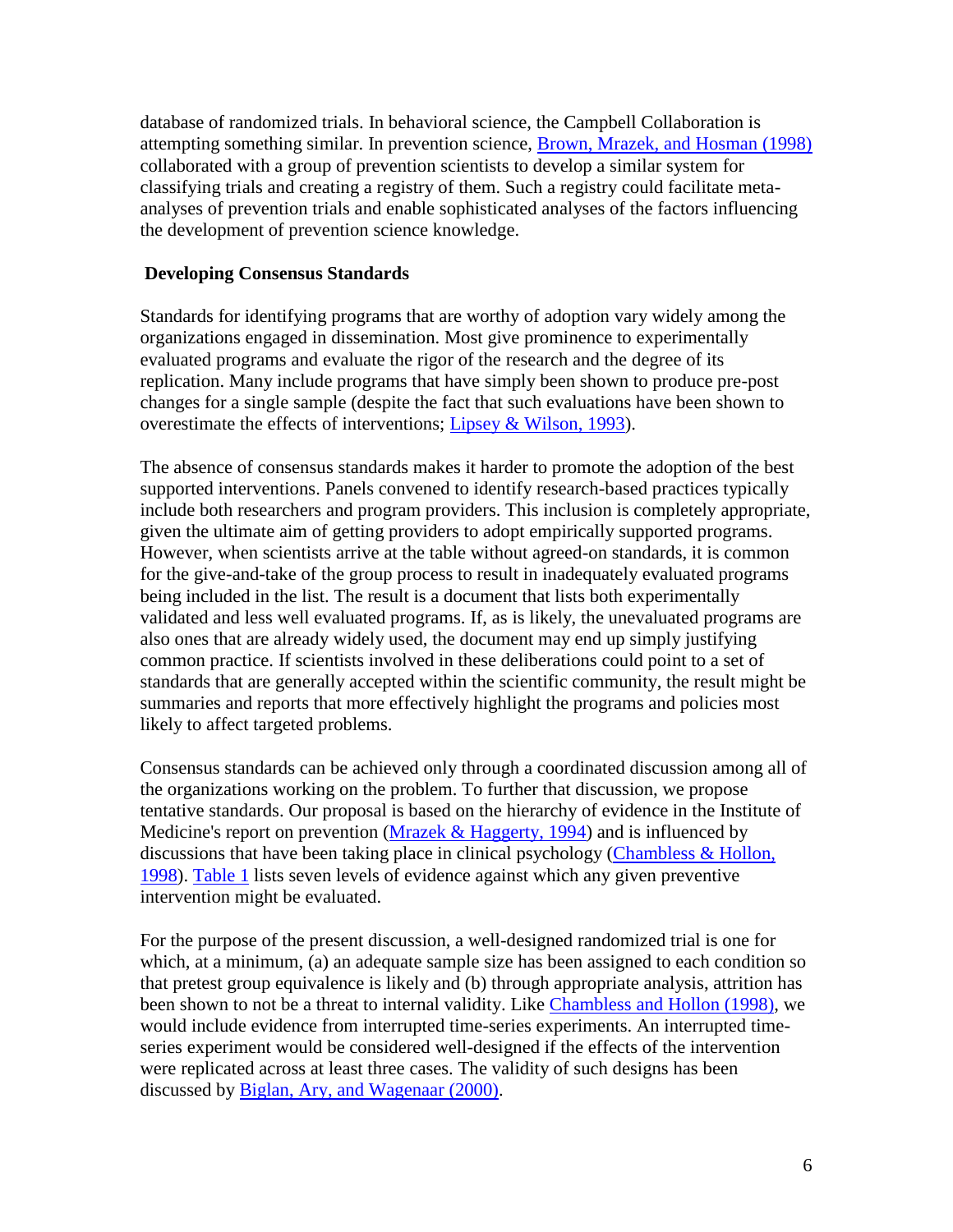#### **Standards for Disseminability**

How good does the empirical evidence need to be for scientific organizations to actively promote the adoption of a program or policy? We suggest Grade 2, as described in Table [1,](http://spider.apa.org/psycarticles/display.cfm?doi=10.1037/#tbl1) as a standard. This standard would mean that scientific organizations would promote programs or policies only if they had been shown to have a significant impact on their target in two or more well-designed, randomized, controlled trials or in three or more interrupted time-series experiments that had been conducted by two or more independent investigators. If adopted, such a standard would mean that scientific organizations would put their resources into disseminating the programs and policies that have a reasonably high likelihood of affecting their targets. The standard would not preclude individual scientists from disseminating less fully evaluated programs, but it would concentrate the limited resources of scientific, government, and nonprofit organizations on the policies and programs that are most likely to have an impact.

#### **Informed Consent for Adopters**

Just as the standards for providing psychological services to individuals require that the client be informed of the risks associated with treatment, organizations that are advocating the adoption of empirically supported policies or programs should inform would-be adopters of the risks associated with adoption. It must be recognized that even when a program or policy meets Grade 2 evidence, it may have no beneficial effect or even a harmful effect when it is applied in a new setting, provided to a different population, or provided by a new type of provider. The information provided to would-be adopters should include a description of the populations with whom the intervention has been tested, the characteristics of providers, and the types of settings in which the intervention has been offered. This standard is especially important for addressing concerns that preventive interventions developed with nonminority populations may not be appropriate for minority populations (e.g., [Kelly, 1988\)](http://spider.apa.org/psycarticles/display.cfm?doi=10.1037/#c39).

#### **Implementation Conditions**

Discussions of dissemination and effectiveness sometimes imply that programs should continue to be effective when they are implemented with minimal staff training and no monitoring of their effects. This process is analogous to a manufacturer setting up a system of production that does not continuously monitor the quality of the product. If the child-rearing and educational systems are going to come close to the effectiveness of the best manufacturing systems, continuous training and implementation monitoring must become standard practice. This training and monitoring will require the development of practitioners who are trained in many of the skills that are currently found only among researchers. Traditional distinctions between researchers and practitioners will diminish as a result.

# **Advocating the Integration of Science and Practice**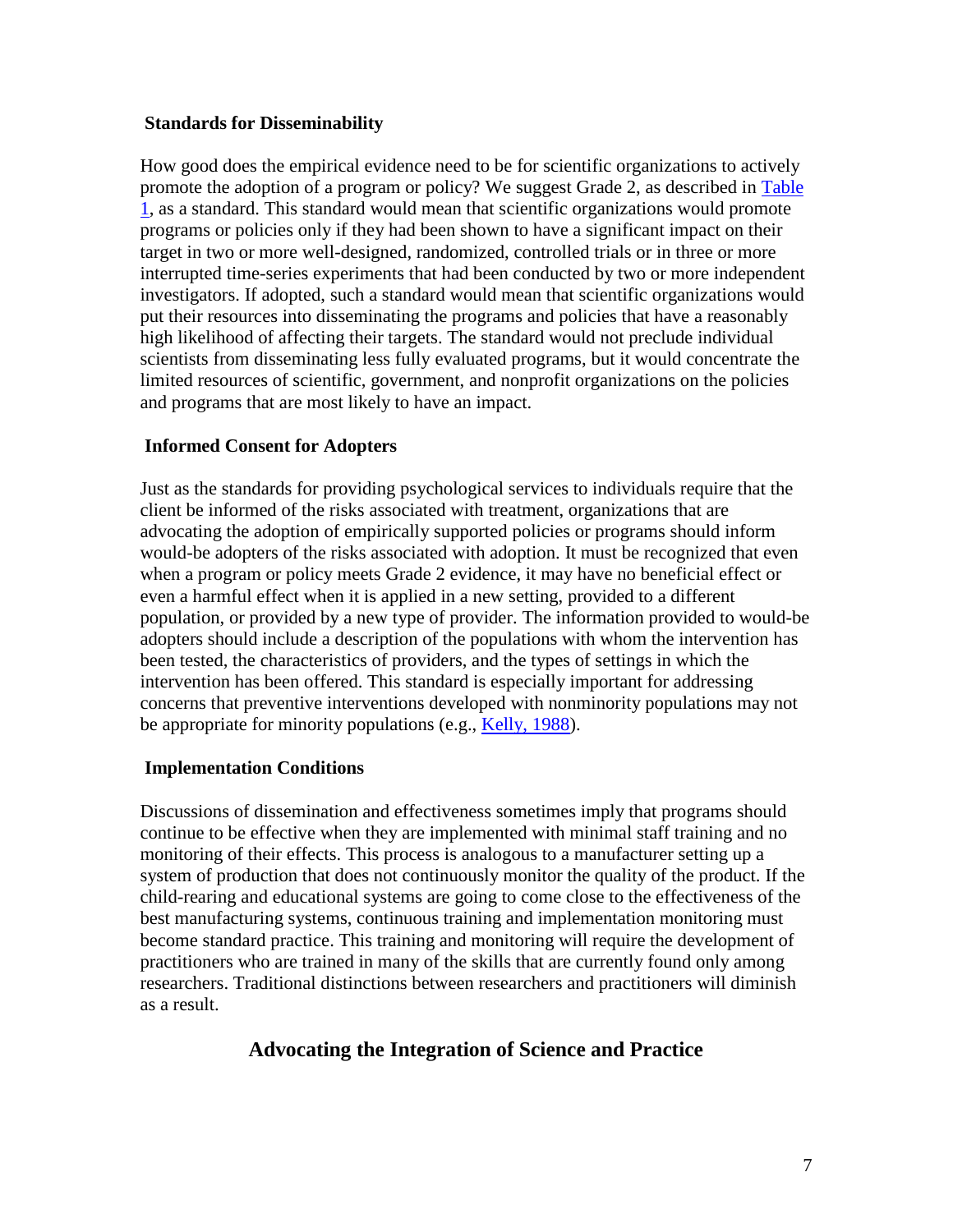Science-based practices will not become commonplace in prevention unless scientific organizations promote their use. An infrastructure of organizations that can do this promotion is developing. It includes the Center for the Study and Prevention of Violence at the University of Colorado; the Collaborative for Academic, Social, and Emotional Learning; the Center for Substance Abuse Prevention; the Community Tool Box at the University of Kansas; the National Center for Improving the Tools of Educators (NCITE) at the University of Oregon; the Social Development Research Group at the University of Washington; the Society for Prevention Research; and many other organizations.

The approaches of these organizations to advancing science-based prevention are diverse. For example, the Blueprints project at the Center for the Study and Prevention of Violence began by identifying 10 empirically supported prevention programs and making information about them available on a Web site

(http://www.colorado.edu/cspv/blueprints/) and through publications by the center. Under funding from the Office of Juvenile Justice and Delinquency Prevention, the center is providing training and technical assistance for a total of 50 implementations of 8 of the programs. The Community Tool Box (http://ctb.lsi.ukans.edu/) is a project of the University of Kansas Work Group on Health Promotion and Community Development, which is directed by Stephen Fawcett. It provides more than 3,000 pages of information about community development and health promotion as well as consultation and opportunities to communicate with others working in communities. It had more than 500,000 visits in 1998. The Social Development Research Group created Communities That Care [\(Hawkins & Catalano, 1992\)](http://spider.apa.org/psycarticles/display.cfm?doi=10.1037/#c29), a model in which communities assess the incidence and prevalence of youth problem behaviors and risk and protective factors and are then guided to select research-based programs that address the highest priority risk and protective factors.

NCITE helps mobilize and support coalitions of powerful organizations at the local, state, and national levels to influence education to adopt empirically based practices. It has been involved in a number of important efforts. At the national level, it has provided consultation to congressional staff on the Reading Excellence Act, Comprehensive School Reform Development (CSRD), and Reading First legislation. Reading First defined scientific research and set a precedent for funding only state applications that used empirically supported approaches to reading instruction. The CSRD act specified that only research-based models for at-risk students were eligible for funding. NCITE worked with four major education organizations (American Federation of Teachers, National Educational Association, American Association of School Administrators, and National Association of Elementary School Principals) to develop a rigorous methodology for evaluating the models to be eligible for CSRD funding. The current increased emphasis on accountability and what works at the national level has spawned too many new evidence-based initiatives to describe. For example, the new Institutes of Education Sciences have funded a What Works Clearinghouse to standardize rigorous methodology for reviewing education research studies to inform educators, policymakers, and parents. At the state level, NCITE has played a significant role in reforming reading instruction in California and Texas and is providing scientific expertise relevant to educational reform to business groups and educators in five other states.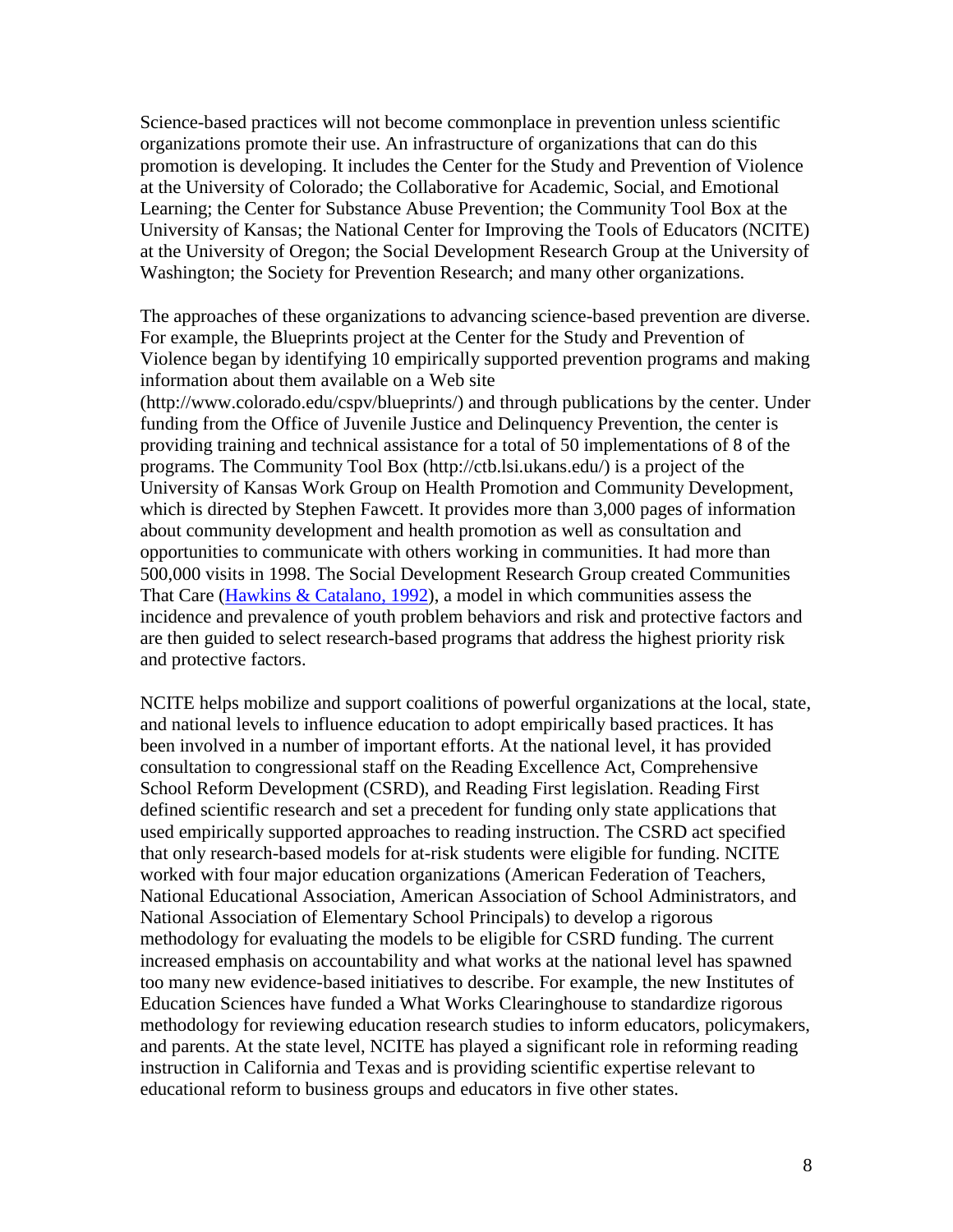This description of the work of NCITE would be incomplete without acknowledging the many difficulties encountered in implementing evidence-based practices in an environment that does not routinely use robust data in decision making. For example, [Slavin \(2002\)](http://spider.apa.org/psycarticles/display.cfm?doi=10.1037/#c53) found that of the 2,665 CSRD grant awards made between 1988 and 2002, only about 20% were applications tied to programs with strong evidence, whereas 16% were tied to programs that were deemed promising. [Slavin \(2002\)](http://spider.apa.org/psycarticles/display.cfm?doi=10.1037/#c53) commented,

The recent ESEA [Elementary and Secondary Education Act] reauthorization tightens up the definition of *proven* and *comprehensive*, and places more emphasis on programs with scientifically based evidence of effectiveness (U.S. Department of Education, 2002c), but state officials who review CSR [comprehensive school reform] proposals still have broad discretion and could continue to minimize or ignore the research base behind the programs they fund. (p. 16)

Clearly, moving research to policy does not mean that research moves into practice.

Persuasive communication campaigns are needed to promote science-based practices. The behavioral sciences are not lacking in expertise about persuasion (e.g., Flay  $\&$ [Burton, 1990;](http://spider.apa.org/psycarticles/display.cfm?doi=10.1037/#c22) [Wallack, Dorfman, Jernigan, & Themba, 1993\)](http://spider.apa.org/psycarticles/display.cfm?doi=10.1037/#c58), but few resources have been used to advocate the adoption of empirically based practices. Science-based organizations must become effective in injecting into public discussion information about the benefits to children, families, schools, and communities of reducing the most prevalent and costly child and adolescent problems. They need to collaborate with professional organizations and policy groups to make sure that every major decision about prevention is informed by descriptions of programs and policies that have been experimentally evaluated. They need to advocate ongoing monitoring of the prevalence of targeted child and adolescent problems and to educate the public about the value of experimental evaluations of all implemented preventive programs.

Mass media activities should include a steady flow of fact sheets, press releases, op-ed pieces, and articles in opinion-leading magazines and journals. Major news organizations will need to be influenced to report on the role of empiricism in prevention. Conferences, workshops, and individual briefings can inform journalists about empirically supported programs and policies and about the need for empiricism in the selection and evaluation of programs and policies.

It will also be necessary to communicate in person to groups and individuals who have the power to effect change. In NCITE's effort to foster empirically supported reading instruction in California, reading researchers testified to the legislature and the state board; met with the teacher unions, the state school board association, and numerous county education offices; responded to dozens of inquiries from the press; and presented to business leaders and foundations. One presentation to the Packard Foundation led to donations of more than \$22 million to support teacher training in the use of researchbased instruction for beginning reading.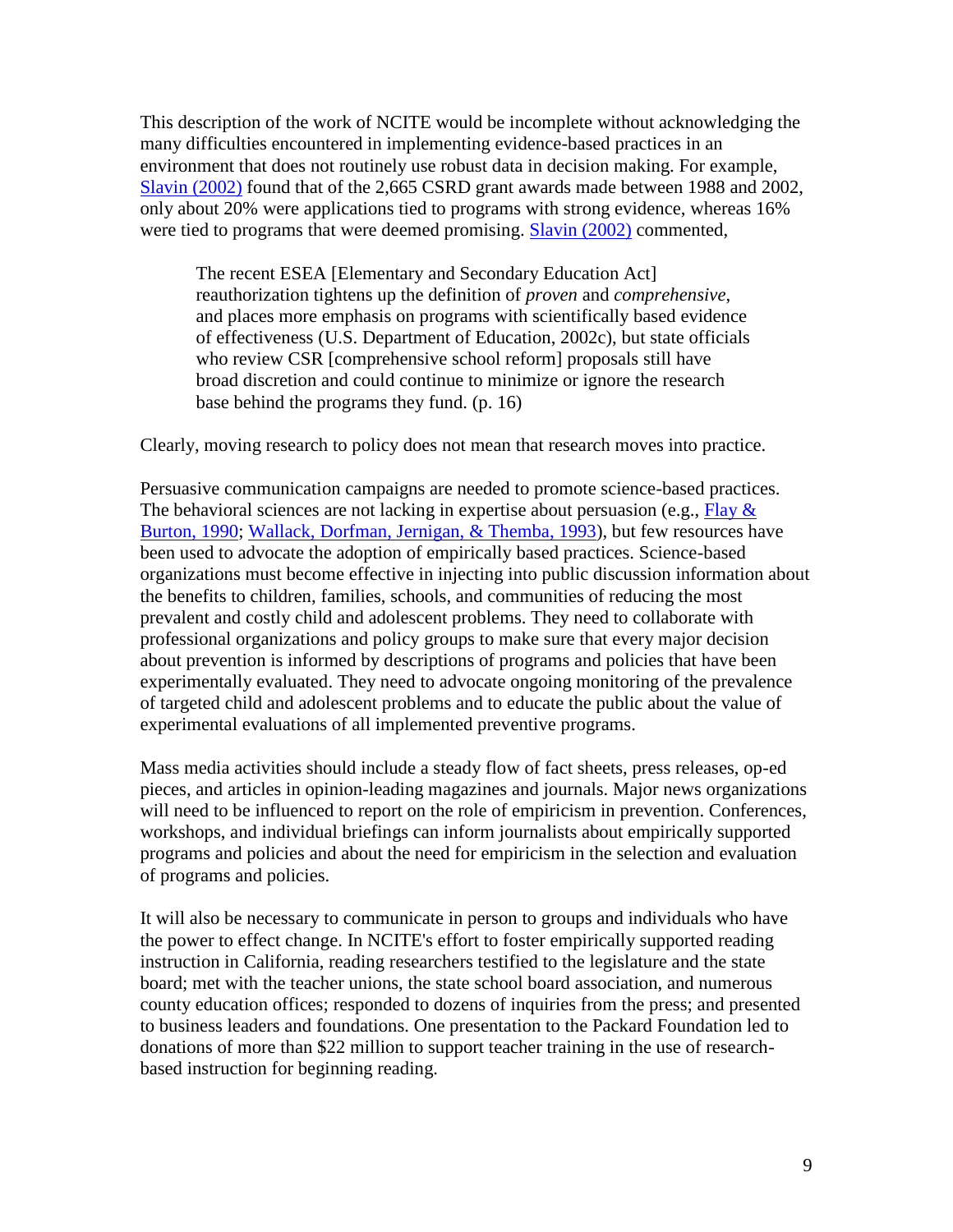### **Research Needed to Foster the Integration of Science and Practice**

Effective integration of prevention science and practice will require changes in the nation's research agenda. Research funded by the National Institutes of Health is currently well organized to develop and evaluate preventive interventions under controlled conditions. However, it is not as well organized to foster the integration of science-based practices into practice settings. The research process has generally been seen as beginning with hypothesis and method development, followed by efficacy, then effectiveness trials of interventions, and culminating in demonstration or implementation projects [\(Greenwald, Cullen, & McKenna, 1987;](http://spider.apa.org/psycarticles/display.cfm?doi=10.1037/#c26) [Hoagwood & Koretz, 1996\)](http://spider.apa.org/psycarticles/display.cfm?doi=10.1037/#c30). [Holder et](http://spider.apa.org/psycarticles/display.cfm?doi=10.1037/#c32)  [al. \(1999\)](http://spider.apa.org/psycarticles/display.cfm?doi=10.1037/#c32) noted that the traditional phase framework does not encompass the evaluation of policies or programs that are developed in the field rather than by researchers. Yet, development and evaluation of such non-researcher-driven interventions are making a significant contribution to the identification of effective preventive strategies.

By designating "demonstration and implementation" as a phase that comes after effectiveness studies, the framework of the National Institutes of Health implies that implementation itself is not a topic for research [\(Biglan & Glasgow, 1991;](http://spider.apa.org/psycarticles/display.cfm?doi=10.1037/#c8) [Flay, 1986;](http://spider.apa.org/psycarticles/display.cfm?doi=10.1037/#c21) [Holder et al., 1999\)](http://spider.apa.org/psycarticles/display.cfm?doi=10.1037/#c32). This designation may be one reason why little research on dissemination is going forward. In our view, once a program or policy has been shown to be of value in efficacy or effectiveness trials, the phases of research need to be repeated on a new problem, namely, how to influence provider organizations to implement the empirically supported program. Thus, for every validated preventive intervention, there needs to be a new cycle of research, beginning with the development of hypotheses about what influences provider practice and measures of intervention implementation and followed by efficacy and effectiveness trials testing dissemination or training strategies [\(Biglan & Taylor, 2000\)](http://spider.apa.org/psycarticles/display.cfm?doi=10.1037/#c10).

Research is particularly needed on the practices of provider organizations [\(Biglan &](http://spider.apa.org/psycarticles/display.cfm?doi=10.1037/#c10)  [Taylor, 2000\)](http://spider.apa.org/psycarticles/display.cfm?doi=10.1037/#c10). Studies are needed of the current practices of provider organizations and how well they serve the needs of defined populations. In the prevention of child behavior problems, systematic analyses are needed of which agencies provide what services to which populations, because there is a patchwork of state and local agencies providing services to children and families. Methods are needed for measuring the number and types of organizations in defined localities, the populations they reach, and the services they provide in order to estimate the proportion of target populations who are reached by prevention programs.

Analyses are needed of the factors that influence organizations to adopt and maintain empirically based practices. There are useful analyses of the characteristics of innovations that foster or impede their adoption [\(Rogers, 1983\)](http://spider.apa.org/psycarticles/display.cfm?doi=10.1037/#c52). However, contextual analyses of the practices of organizations are lacking [\(Biglan, 1995\)](http://spider.apa.org/psycarticles/display.cfm?doi=10.1037/#c3).

Research is particularly needed on the influence of the material consequences to organizations of their practices. In theory, organizations will use empirically supported practices if such practices benefit the organizations. This hypothesis is supported by free-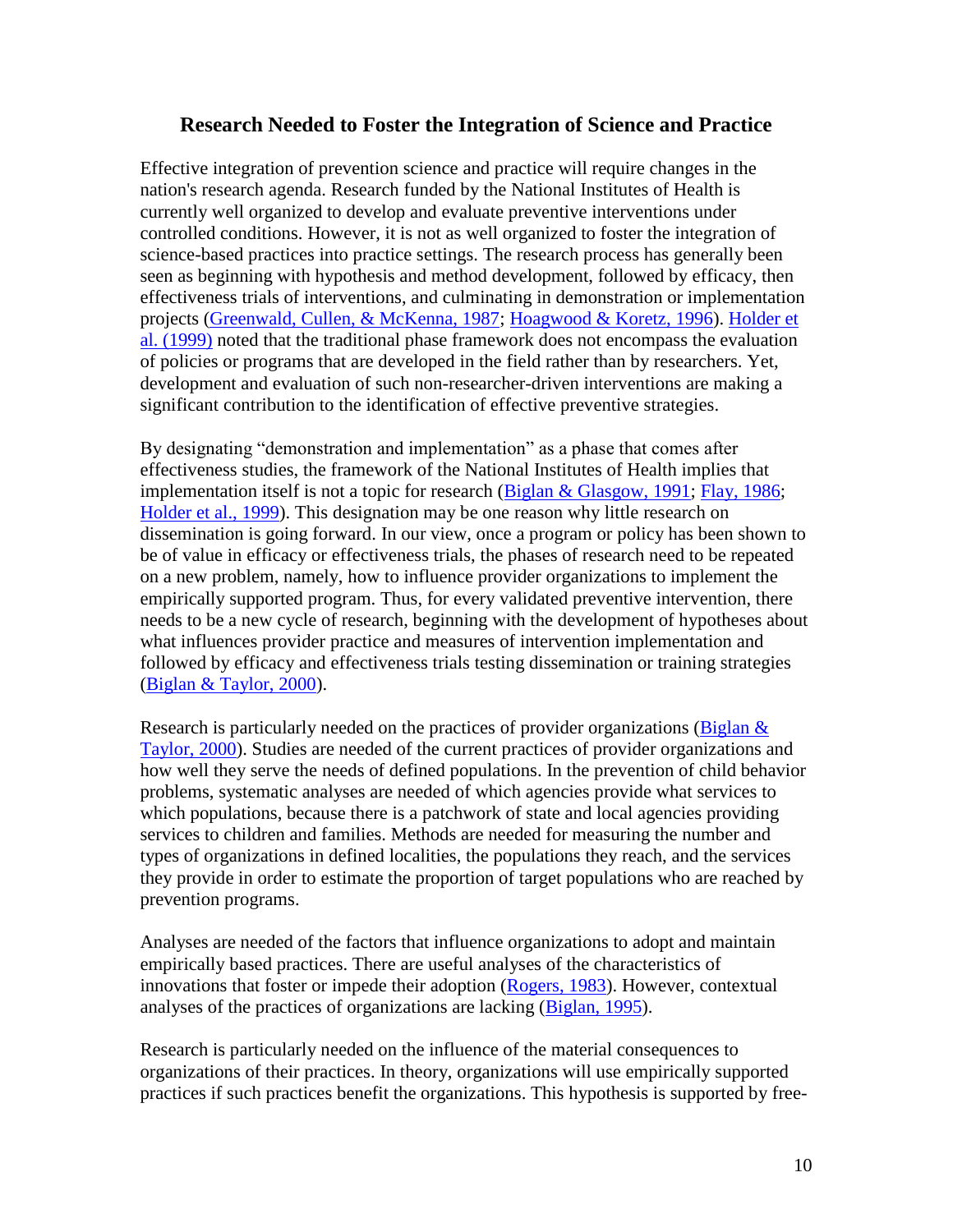market economic analyses (e.g., [Friedman & Friedman, 1980\)](http://spider.apa.org/psycarticles/display.cfm?doi=10.1037/#c24), analyses of the selection of cultural practices [\(Biglan, 1995;](http://spider.apa.org/psycarticles/display.cfm?doi=10.1037/#c3) [Harris, 1989\)](http://spider.apa.org/psycarticles/display.cfm?doi=10.1037/#c28), and analyses of the effects of reinforcers on the behavior of individuals (e.g., [Biglan, 1995\)](http://spider.apa.org/psycarticles/display.cfm?doi=10.1037/#c3). To the extent that public and private funding is contingent on the use of empirically supported practices, organizations will adopt them [\(Mrazek, 1998\)](http://spider.apa.org/psycarticles/display.cfm?doi=10.1037/#c44).

#### **A Call to Action**

[T](javascript:showCitation()he gap between science and practice appears to be narrowing as scientific findings and methods are increasingly being used in prevention practice. The process will be facilitated if scientists advocate for (a) the use of epidemiological evidence to guide prevention programming; (b) ongoing monitoring of the incidence and prevalence of youth problem behaviors and risk and protective factors in every community; (c) increased evaluation of preventive practices in schools, communities, and states; (d) the creation of a registry of evaluations of preventive interventions; (e) agreement on a set of consensus standards for selecting disseminable preventive interventions; (f) further development of an infrastructure of organizations that can assist schools, community organizations, whole communities, and states in implementing research-based assessment, evaluation, and intervention practices; and (g) research that evaluates methods of influencing practice settings to effectively adopt empirically supported practices. If researchers can foster increased use of scientific practices in these ways, it is possible to achieve a society in which the largest possible proportion of children experience healthy, happy, and successful development and arrive at adulthood with the social, emotional, and cognitive skills they need to lead healthy and successful lives.

#### **REFERENCES**

- Albee, G. W. (1987). Powerlessness, politics, and prevention. *The community mental health approach., , .* (In Hurrelmann, K., Kaufmann, F. X., &; Losel, F. (Eds.), *Social intervention: potential and constraints* (pp. 37–52). New York: de Gruyter.)
- American Psychological Association Commission on Violence and Youth. (1993). *Violence & youth: Psychology's response: Vol. 1. Summary report of the American Psychological Association Commission on Violence and Youth.* (Washington, DC: American Psychological Association.)
- Biglan, A. (1995). *Changing cultural practices: A contextualist framework for intervention research.* (Reno, NV: Context Press.)
- Biglan, A., Ary, D. V., Koehn, V., Levings, D., Smith, S.,& Wright, Z. (1996). Mobilizing positive reinforcement in communities to reduce youth access to

tobacco.*American Journal of Community Psychology, 24, 625-638*. **PsycINFO** 

- Biglan, A., Ary, D. V., Smolkowski, K., Duncan, T. E.,& Black, C. (2000). A randomized control trial of a community intervention to prevent adolescent tobacco use. *Tobacco Control, 9,* 24-32.
- Biglan, A., Ary, D. V.,& Wagenaar, A. C. (2000). The value of interrupted time-series experiments for community intervention research. *Prevention Research, 1,* 31-49.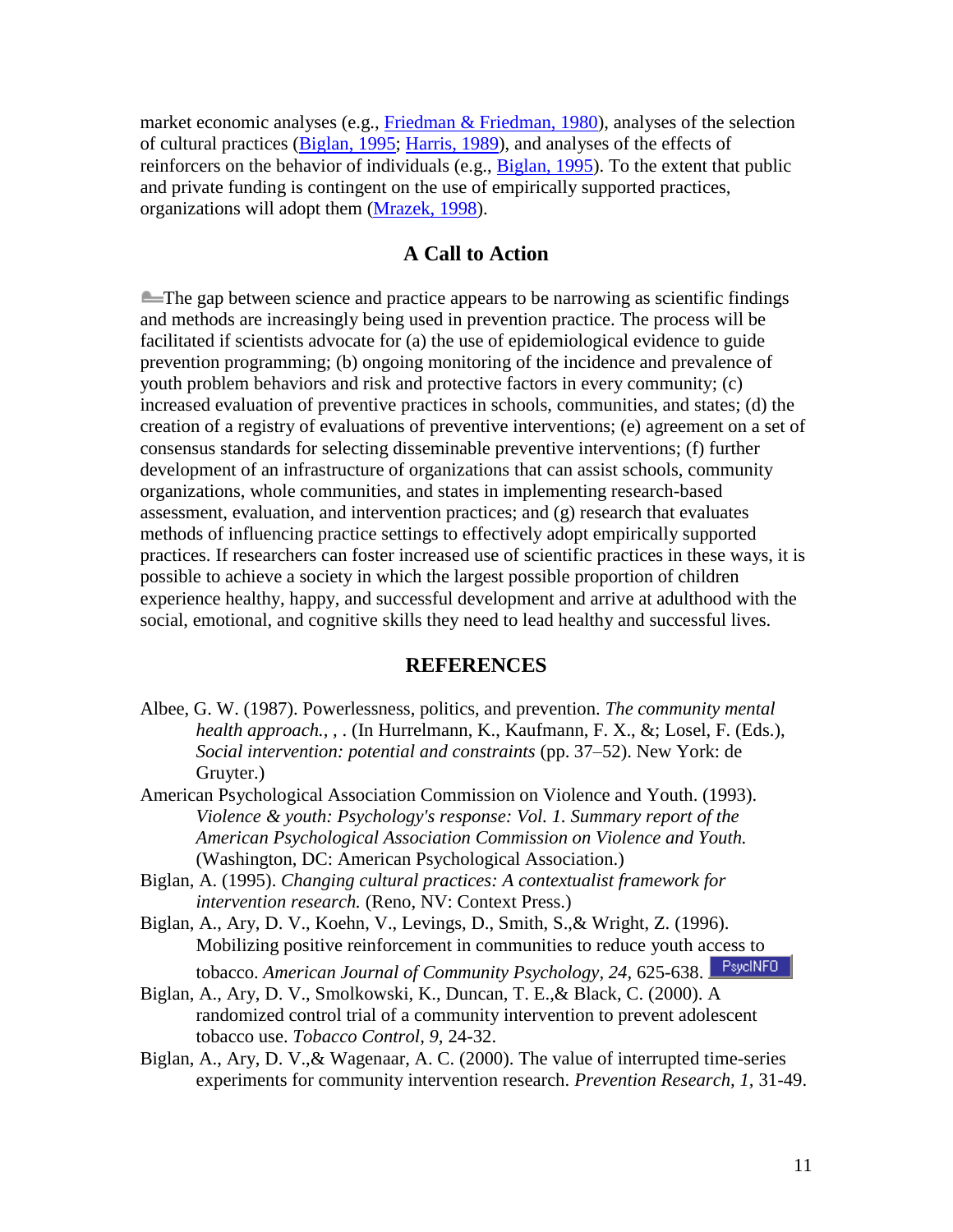- Biglan, A., Brennan, P. A., Foster, S. L., Holder, H. D., Miller, T. L.,& Cunningham, P. B. (). *The prevention of multiple problems of youth.* (et al.in pressNew York: Guilford Press.)
- Biglan, A.,& Glasgow, R. E. (1991). The social unit: An important facet in the design of cancer control research. *Preventive Medicine, 20,* 292-305.
- Biglan, A.,& Metzler, C. W. (1998). A public health perspective for research on familyfocused interventions. (In R. S. Ashery, E. B. Robertson, &; K. L. Kumpfer (Eds.), *Drug abuse prevention through family interventions* (NIDA Research Monograph 177, NIH Publication No. 994135, pp. 430–458). Washington, DC: National Institute on Drug Abuse.)
- Biglan, A.,& Taylor, T. K. (2000). Increasing the use of science to improve child-rearing. *Journal of Primary Prevention, 21,* 207-226. Article
- Brown, C. H., Mrazek, P. J.,& Hosman, C. (1998). Workgroup Meeting on the International Classification of Preventive Trials, December 10–11, 1998, Washington, DC. (In *Reducing tobacco use among youth: Community-based approaches. A community guide. Prevention Enhancement Protocols Systems (PEPS)* (Report No. 10739). Bethesda, MD: Center for Substance Abuse Prevention, Substance Abuse and Mental Health Services Administration, U.S. Department of Health and Human Services.)
- Center for Substance Abuse Prevention. (1997). *Reducing tobacco use among youth: Community-based approaches. A community guide. Prevention Enhancement Protocols Systems (PEPS).* (Bethesda, MD: Substance Abuse and Mental Health Services Administration, Center for Substance Abuse Prevention, U.S. Department of Health and Human Services.)
- Centers for Disease Control and Prevention. (2003). *Youth risk behavior surveillance— United States, 2001.* (Retrieved March 2003 from [http://www.cdc.gov/nccdphp/dash/yrbs/\)](http://www.cdc.gov/nccdphp/dash/yrbs/)
- Chambless, D. L.,& Hollon, S. D. (1998). Defining empirically supported therapies. Journalof Consulting and Clinical Psychology, 66, 7-18. PsycINFO Article
- Derzon, J. H., Wilson, S. J.,& Cunningham, C. A. (1999). *The effectiveness of schoolbased interventions for preventing and reducing violence.* (Nashville, TN: Vanderbilt Institute for Public Policy Studies, Center for Evaluation Research and Methodology. Retrieved April 2003 from [http://hamfish.org/pub/arss99sd.pdf\)](http://hamfish.org/pub/arss99sd.pdf)
- Dishion, T. J.,& Loeber, R. (1985). Adolescent marijuana and alcohol use: The role of parents and peers revisited. *American Journal of Drug and Alcohol Abuse, 11,* 11-  $25$ PsycINFO
- Duncan, S. C., Duncan, T. E., Biglan, A.,& Ary, D. (1998). Contributions of the social context to the development of adolescent substance use: A multivariate latent growth modeling approach. *Drug and Alcohol Dependence, 50,* 57-71. PsycINFO Article
- Durlak, J. A.,& Wells, A. M. (1997). Primary prevention mental health programs for children and adolescents: A meta-analytic review. *American Journal of Community Psychology, 25,* 115-152.
- Fawcett, S. B., Suarez, Balcazar, Y., Balcazar, F. E., White, G. W., Paine, A. L., Blanchard, K. A.,& Embree, M. G. (1994). Conducting intervention research—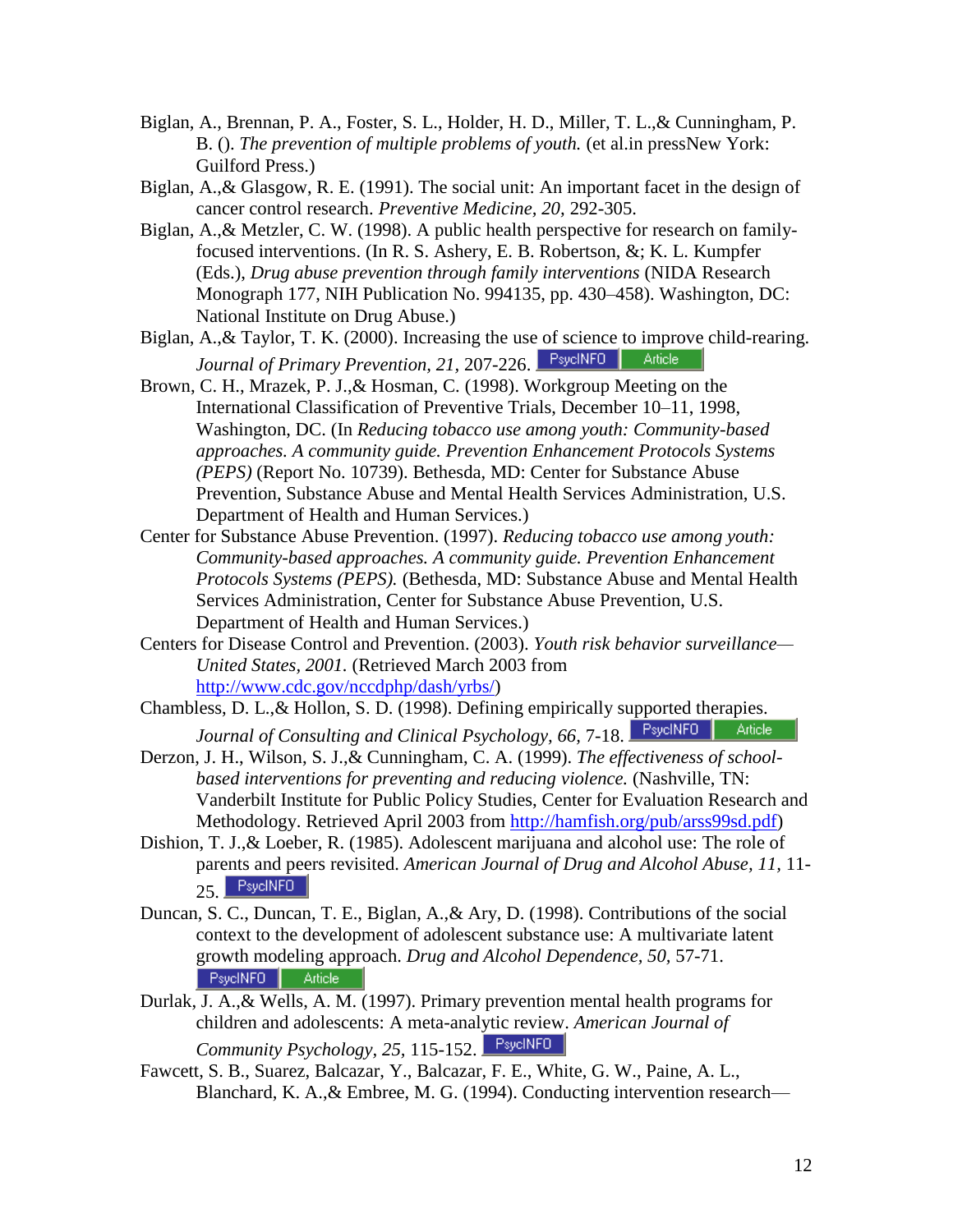The design and development process. (In J. Rothman &; E. J. Thomas (Eds.), *Intervention research: Design and development for human service* (pp. 25–49). Binghamton, NY: Haworth Press.)

- Fishbein, D. H. (1998). Differential susceptibility to comorbid drug abuse and violence. *Journal of Drug Issues, 28,* 859-890.
- Flay, B. R. (1986). Efficacy and effectiveness trials (and other phases of research) in the development of health promotion programs. *Preventive Medicine, 15,* 451-474.
- Flay, B. R.,& Burton, D. (1990). Effective mass communication strategies for health campaigns. (In C. W. Atkin &; L. Wallack (Eds.), *Mass communication and public health: Complexities and conflicts* (pp. 129–146). Newbury Park, CA: Sage.)
- Flay, B. R.,& Petraitis, J. M. (1994). The theory of triadic influence: A new theory of health behavior with implications for preventive interventions. *Advances in Medical Sociology, 4,* 19-44.
- Friedman, M.,& Friedman, R. (1980). *Free to choose: A personal statement.* (New York: Harcourt Brace Jovanovich.)
- Goff, C. (1999, December 3). *The 1998 Oregon public school drug use survey.* (Retrieved April 28, 2003, from Office of Alcohol and Drug Abuse Programs Web site: [http://www.oadap.hr.state.or.us/research.html\)](http://www.oadap.hr.state.or.us/research.html)
- Greenwald, P., Cullen, J. W.,& McKenna, J. W. (1987). Cancer prevention and control: From research through applications. *Journal of National Cancer Institute, 79,*  389-400.
- Harachi, T. W., Ayers, C. D., Hawkins, J. D., Catalano, R. F.,& Cushing, J. (1996). Empowering communities to prevent adolescent substance abuse: Process evaluation results from a risk- and protection-focused community mobilization

effort. *Journal of Primary Prevention, 16,* 233-254.

- Harris, M. (1989). *Our kind.* (New York: Harper &; Row.)
- Hawkins, J. D.,& Catalano, R. F. J. (1992). *Communities that care: Action for drug abuse prevention.* (San Francisco: Jossey-Bass.)
- Hoagwood, K.,& Koretz, D. (1996). Embedding prevention services within systems of care: Strengthening the nexus for children. *Applied and Preventive Psychology, 5,*  225-234.PsycINFO
- Holder, H. D. (1998). *Alcohol and the community: A systems approach to prevention.* (New York: Cambridge University Press.)
- Holder, H. D., Flay, B. R., Howard, J., Boyd, G. M., Voas, R.,& Grossman, M. (1999). Phases of alcohol problem prevention research. *Alcoholism: Clinical and Experimental Research, 23,* 183-194.
- Jason, L. A., Biglan, A.,& Katz, R. (1998). Implications of the tobacco settlement for the prevention of teenage smoking. *Children's Services: Social Policy Research, and Practice,,1, 63-82.* **PsycINFO**
- Jeffery, R. W. (1989). Risk behaviors and health: Contrasting individual and population perspectives. *American Psychologist, 44,* 1194-1202. - Article
- Jessor, R.,& Jessor, S. L. (1977). *Problem behavior and psychosocial development: A longitudinal study of youth.* (New York: Academic Press.)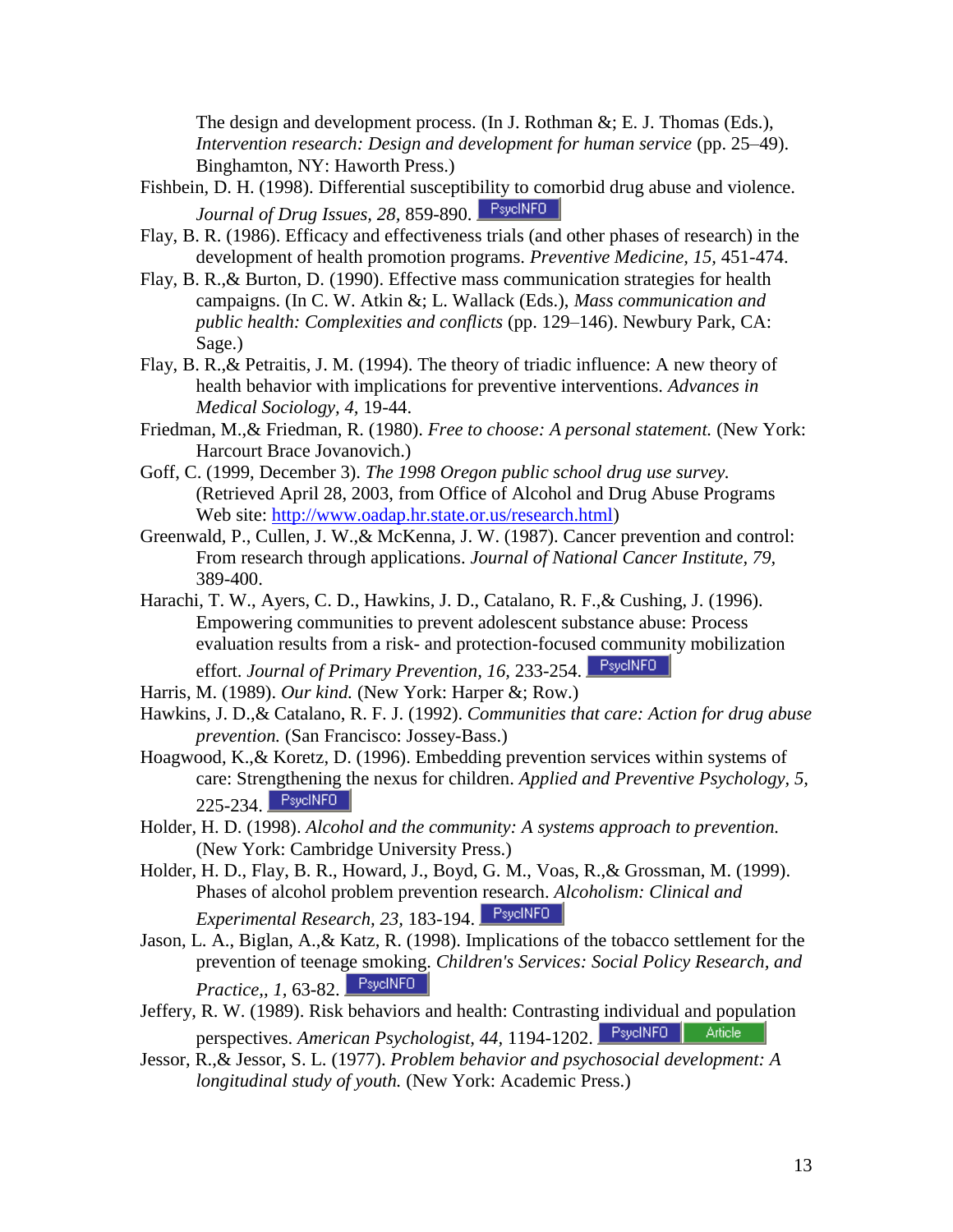- Johnston, L. D., O'Malley, P. M.,& Bachman, J. G. (1999). *National survey results on drug use from the Monitoring the Future study, 1975–1998: Vol. 1. Secondary school students* ((NIH Publication No. 99-4660). Rockville, MD: National Institute on Drug Abuse.) (2001).
- Just for the Kids. (*United States school data Web site.* Retrieved March 2003 from [http://www.just4kids.org/US/US\\_otherstates.asp\)](http://www.just4kids.org/US/US_otherstates.asp)
- Kelder, S. H., Maibach, E. W., Worden, J. K., Biglan, A.,& Levitt, A. (2000). The National Youth Anti-Drug Campaign from the Office of National Drug Control Policy: Planning, initiation, and implications for controlling substance abuse by youth. *Journal of Public Health Management and Practice, 6,* 14-26.
- Kelly, J. G. (1988). *A guide to conducting prevention research in the community: First steps.* (New York: Haworth Press.)
- Lipsey, M. W.,& Wilson, D. B. (1993). The efficacy of psychological, educational, and behavioral treatment: Confirmation from meta-analysis. *American Psychologist, 48,* 1181-1209.
- Lynch, B. S.,& Bonnie, R. J. (1994). *Growing up tobacco free: Preventing nicotine addiction in children and youths.* (Washington, DC: National Academy Press.)
- Metzler, C. W., Noell, J., Biglan, A., Ary, D.,& Smolkowski, K. (1994). The social context for risky sexual behavior among adolescents. *Journal of Behavioral Medicine, 17,* 419-438.
- Moynihan, D. (1996). *Miles to go: A personal history of social policy.* (Cambridge, MA: Harvard University Press.)
- Mrazek, P. J. (1998). *Preventing mental health and substance abuse problems in managed health care settings.* (Alexandria, VA: National Mental Health Association.)
- Mrazek, P. J.,& Brown, C. H. (1999). *An evidence-based literature review regarding outcomes in psychosocial and early intervention in young children. Final report.* (Toronto, Ontario, Canada: Invest in Kids Foundation.)
- Mrazek, P. J.,& Haggerty, R. J. (1994). Illustrative preventive intervention research programs. (In P. J. Mrazek &; R. J. Haggerty (Eds.), *Reducing risks for mental disorders: Frontiers for preventive intervention research* (pp. 215–313). Washington, DC: National Academy Press.)
- National Center for Injury Prevention and Control. (2000). *Best practices of youth violence prevention: Source book for community action.* (Atlanta, GA: Centers for Disease Control and Prevention.)
- Patterson, G. R., Reid, J. B.,& Dishion, T. J. (1992). *Antisocial boys: A social interactional approach* ((Vol. 4). Eugene, OR: Castalia.) Peters, T. (1988). *Thriving on chaos: Handbook for a management revolution.* (New York: Knopf.)
- Price, R. H., Cowen, E. L., Lorion, R. P.,& Ramos-McKay, J. (1988). *14 ounces of prevention: A casebook for practitioners.* (Washington, DC: American Psychological Association.)
- Price, R. H.,& Lorion, R. P. (1989). Prevention programming as organizational reinvention: From research to implementation. (In D. Shaffer, I. Philips, &; N. B. Enzer (Eds.), *Prevention of mental disorders, alcohol and drug use in children and adolescents* (DHHS Pub. No. ADM 89-1646, pp. 97–123). Rockville, MD: